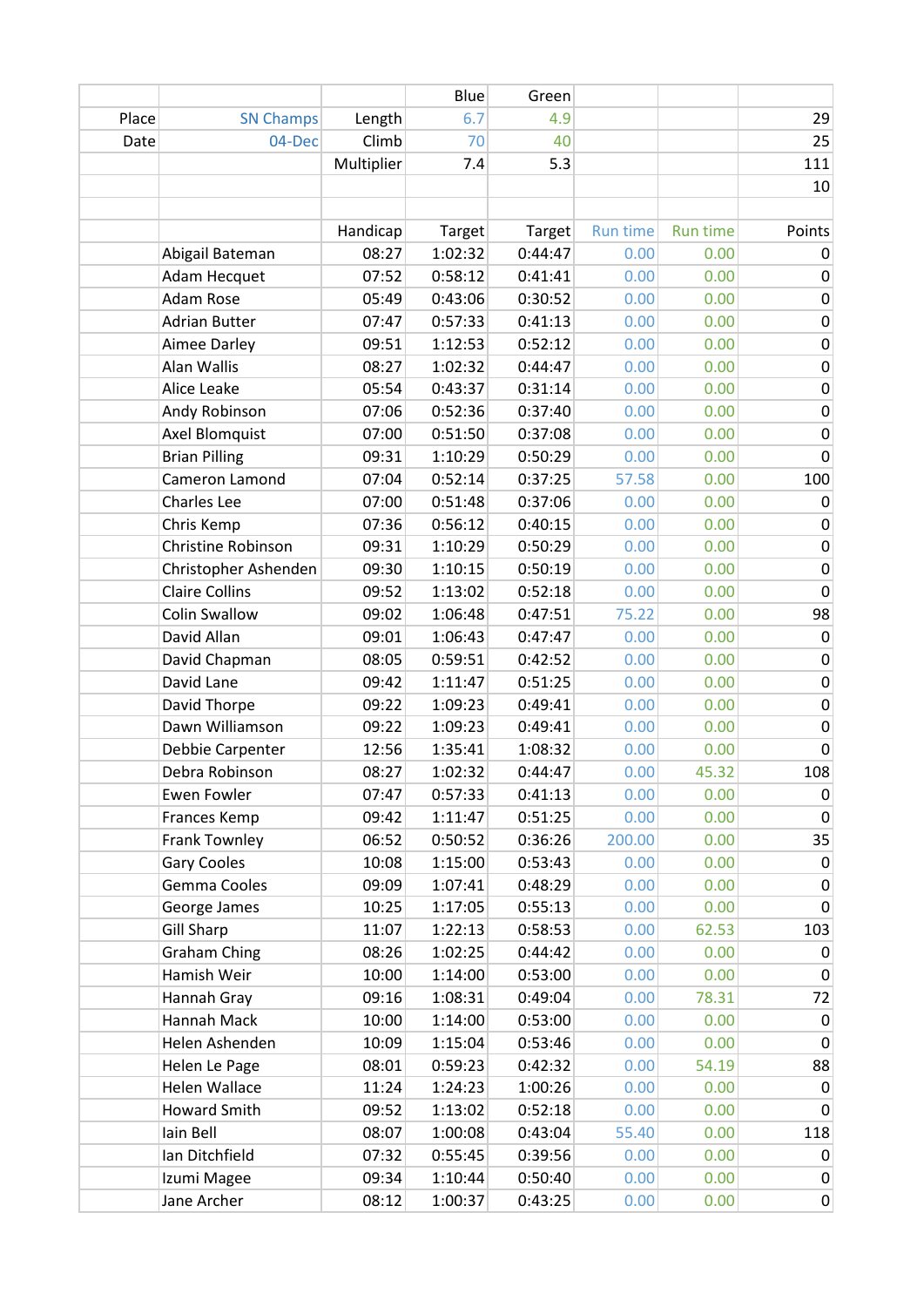| Jenny Bray              | 10:00 | 1:14:00 | 0:53:00 | 0.00   | 0.00   | $\pmb{0}$        |
|-------------------------|-------|---------|---------|--------|--------|------------------|
| Jessica Jackson         | 09:09 | 1:07:41 | 0:48:29 | 0.00   | 0.00   | $\mathbf 0$      |
| Jessica Paton           | 09:09 | 1:07:41 | 0:48:29 | 0.00   | 0.00   | 0                |
| John Brown              | 15:00 | 1:51:00 | 1:19:30 | 0.00   | 0.00   | 0                |
| Jon Darley              | 08:45 | 1:04:45 | 0:46:23 | 0.00   | 0.00   | 0                |
| Jon Magee               | 07:36 | 0:56:12 | 0:40:15 | 0.00   | 0.00   | 0                |
| Jon Paton               | 08:00 | 0:59:12 | 0:42:24 | 59.12  | 0.00   | 110              |
| Jonah Rose              | 06:33 | 0:48:27 | 0:34:42 | 0.00   | 0.00   | 0                |
| Jonathan Gurd           | 08:09 | 1:00:20 | 0:43:12 | 0.00   | 0.00   | $\pmb{0}$        |
| Jonathan Johns          | 09:43 | 1:11:57 | 0:51:32 | 0.00   | 0.00   | 0                |
| Julie Leppard           | 11:52 | 1:27:48 | 1:02:53 | 0.00   | 0.00   | $\boldsymbol{0}$ |
| Katherine Bett          | 07:09 | 0:52:51 | 0:37:51 | 64.40  | 0.00   | 91               |
| Katie Clarke            | 08:33 | 1:03:17 | 0:45:20 | 0.00   | 52.18  | 96               |
| Keith Belsey            | 07:19 | 0:54:09 | 0:38:47 | 51.07  | 0.00   | 115              |
| Laurence Townley        | 05:37 | 0:41:35 | 0:29:47 | 41.15  | 0.00   | 110              |
| Leanora Adds            | 08:39 | 1:03:57 | 0:45:48 | 0.00   | 0.00   | 0                |
| Linda Cairns            | 11:07 | 1:22:13 | 0:58:53 | 0.00   | 67.32  | 97               |
| Louie Malatesta         | 08:49 | 1:05:18 | 0:46:46 | 0.00   | 0.00   | $\boldsymbol{0}$ |
| Louise Weir             | 10:52 | 1:20:26 | 0:57:37 | 0.00   | 0.00   | $\mathbf 0$      |
| Lucy Paton              | 08:49 | 1:05:18 | 0:46:46 | 0.00   | 46.38  | 110              |
| Malcolm Scott           | 10:00 | 1:14:00 | 0:53:00 | 0.00   | 0.00   | $\pmb{0}$        |
| Marcus Bateman          | 09:22 | 1:09:23 | 0:49:41 | 0.00   | 0.00   | $\mathbf 0$      |
| Mark Howell             | 08:45 | 1:04:45 | 0:46:23 | 0.00   | 0.00   | 0                |
| Martha Paton            | 06:42 | 0:49:38 | 0:35:33 | 0.00   | 0.00   | $\pmb{0}$        |
| Martin Jackson          | 09:22 | 1:09:23 | 0:49:41 | 0.00   | 0.00   | $\pmb{0}$        |
| Martin Kensett          | 08:01 | 0:59:23 | 0:42:32 | 0.00   | 0.00   | $\pmb{0}$        |
| <b>Matthew Grant</b>    | 06:49 | 0:50:27 | 0:36:08 | 0.00   | 0.00   | $\pmb{0}$        |
| Matthew Jones           | 08:20 | 1:01:40 | 0:44:10 | 0.00   | 0.00   | $\mathbf 0$      |
| Megan Bett              | 07:45 | 0:57:19 | 0:41:03 | 0.00   | 200.00 | 30               |
| Mel Slade               | 06:37 | 0:49:00 | 0:35:05 | 0.00   | 39.58  | 97               |
| <b>Michael Thorpe</b>   | 08:45 | 1:04:45 | 0:46:23 | 0.00   | 0.00   | $\pmb{0}$        |
| Mike Bray               | 10:00 | 1:14:00 | 0:53:00 | 64.44  | 0.00   | 124              |
| Murray Weir             | 08:32 | 1:03:10 | 0:45:15 | 0.00   | 0.00   | 0                |
| Nick Hale               | 06:37 | 0:49:00 | 0:35:05 | 0.00   | 0.00   | $\mathbf 0$      |
| Nick Marett             | 06:23 | 0:47:14 | 0:33:50 | 0.00   | 0.00   | 0                |
| <b>Nigel Parish</b>     | 10:16 | 1:16:02 | 0:54:27 | 0.00   | 0.00   | 0                |
| Ollie Smith             | 07:19 | 0:54:09 | 0:38:47 | 0.00   | 0.00   | $\pmb{0}$        |
| Paul Bloch              | 10:00 | 1:14:00 | 0:53:00 | 0.00   | 0.00   | $\pmb{0}$        |
| Paul Emmerson           | 10:43 | 1:19:17 | 0:56:47 | 0.00   | 0.00   | $\mathbf 0$      |
| Paul Fox                | 07:09 | 0:52:51 | 0:37:51 | 51.37  | 0.00   | 112              |
| Paul Martin             | 07:19 | 0:54:09 | 0:38:47 | 200.00 | 0.00   | 37               |
| Pete Jones              | 06:48 | 0:50:23 | 0:36:05 | 44.59  | 0.00   | 121              |
| Peter Daplyn            | 05:47 | 0:42:51 | 0:30:41 | 44.35  | 0.00   | 106              |
| Peter Smith             | 09:44 | 1:12:05 | 0:51:37 | 0.00   | 0.00   | $\mathbf 0$      |
| Philip Gristwood        | 08:44 | 1:04:36 | 0:46:16 | 0.00   | 0.00   | $\pmb{0}$        |
| <b>Richard Barrett</b>  | 05:26 | 0:40:11 | 0:28:47 | 0.00   | 0.00   | 0                |
| <b>Richard Eldridge</b> | 10:00 | 1:14:00 | 0:53:00 | 0.00   | 0.00   | $\pmb{0}$        |
| Robert Leppard          | 11:22 | 1:24:05 | 1:00:14 | 0.00   | 0.00   | $\pmb{0}$        |
| Robert Thorpe           | 08:37 | 1:03:48 | 0:45:41 | 0.00   | 0.00   | $\pmb{0}$        |
| Ross Maclagan           | 06:44 | 0:49:53 | 0:35:44 | 0.00   | 0.00   | $\pmb{0}$        |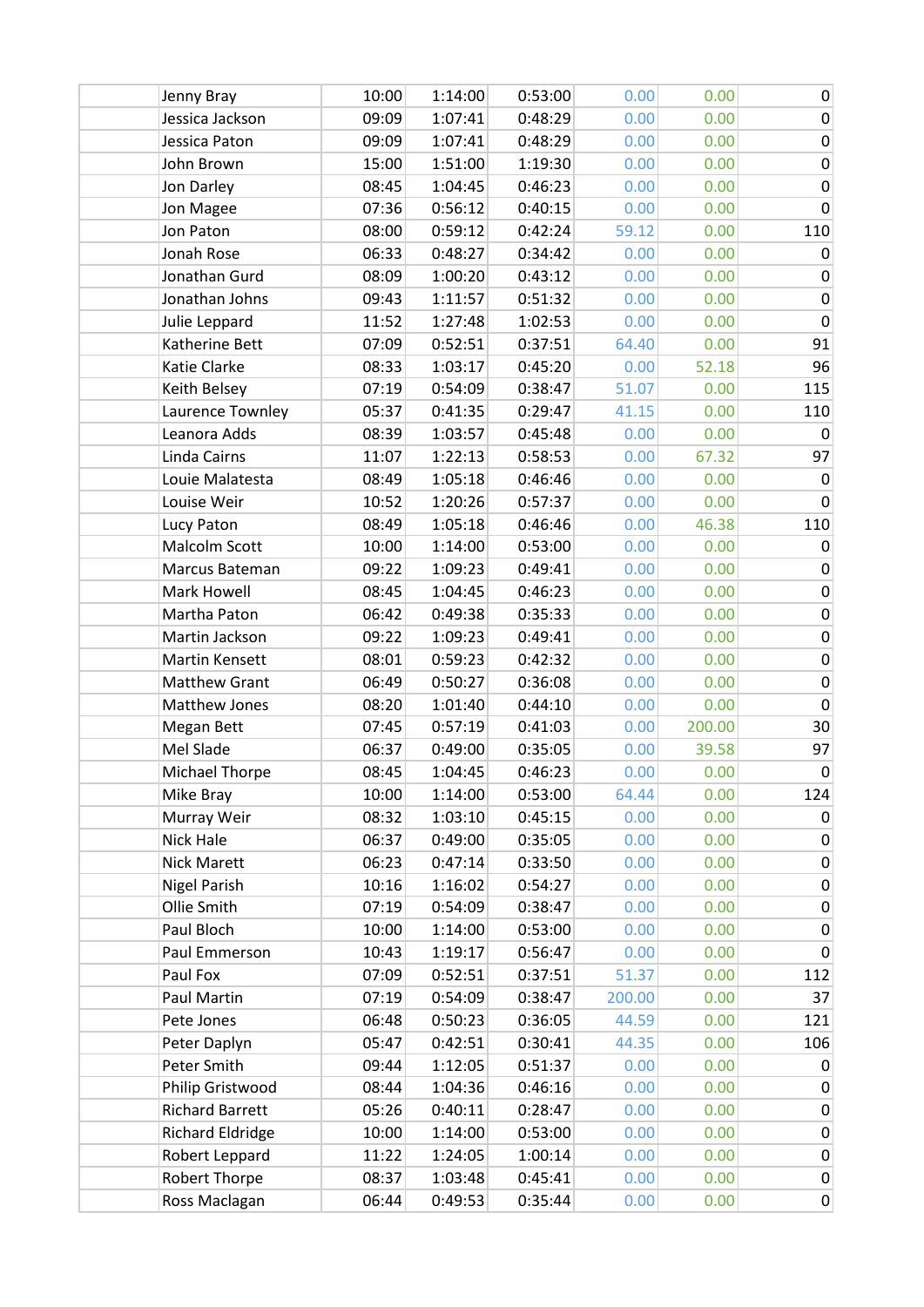| <b>Ruth Holmes</b>     | 05:54 | 0:43:37 | 0:31:14 | 0.00  | 0.00  | $\mathbf 0$      |
|------------------------|-------|---------|---------|-------|-------|------------------|
| Sam Anderson           | 06:30 | 0:48:06 | 0:34:27 | 0.00  | 0.00  | $\mathbf 0$      |
| Sandra Board           | 10:25 | 1:17:05 | 0:55:13 | 0.00  | 0.00  | $\pmb{0}$        |
| Sara Jones             | 09:52 | 1:13:02 | 0:52:18 | 0.00  | 0.00  | $\pmb{0}$        |
| Sarah Darley           | 11:32 | 1:25:23 | 1:01:09 | 0.00  | 0.00  | $\mathbf 0$      |
| Sarah Francis          | 08:13 | 1:00:49 | 0:43:34 | 0.00  | 46.03 | 104              |
| Sarah Thomas           | 11:12 | 1:22:50 | 0:59:20 | 0.00  | 0.00  | $\mathbf 0$      |
| Simon Dunkley          | 08:45 | 1:04:45 | 0:46:23 | 0.00  | 0.00  | $\mathbf 0$      |
| Stephen Gurd           | 08:26 | 1:02:25 | 0:44:42 | 0.00  | 0.00  | $\pmb{0}$        |
| <b>Stephen Peacock</b> | 09:05 | 1:07:16 | 0:48:11 | 0.00  | 0.00  | $\mathbf 0$      |
| Stephen Weir           | 09:37 | 1:11:09 | 0:50:58 | 0.00  | 0.00  | $\pmb{0}$        |
| <b>Steve Bailey</b>    | 07:26 | 0:55:00 | 0:39:24 | 56.35 | 0.00  | 107              |
| <b>Steve McKinley</b>  | 06:58 | 0:51:31 | 0:36:54 | 52.11 | 0.00  | 108              |
| Sue Bett               | 06:43 | 0:49:41 | 0:35:35 | 0.00  | 50.20 | 80               |
| Sue Cooles             | 10:56 | 1:20:56 | 0:57:58 | 0.00  | 0.00  | 0                |
| <b>Terina Notz</b>     | 11:54 | 1:28:06 | 1:03:06 | 0.00  | 0.00  | $\mathbf 0$      |
| <b>Thomas Howell</b>   | 05:45 | 0:42:35 | 0:30:30 | 40.47 | 0.00  | 114              |
| <b>Tim Beale</b>       | 05:30 | 0:40:42 | 0:29:09 | 0.00  | 0.00  | $\mathbf 0$      |
| Tim Cooper             | 10:00 | 1:14:00 | 0:53:00 | 0.00  | 0.00  | $\mathbf 0$      |
| <b>Toby Mack</b>       | 09:37 | 1:11:09 | 0:50:58 | 0.00  | 0.00  | $\mathbf{0}$     |
| <b>Tom Frost</b>       | 06:42 | 0:49:38 | 0:35:33 | 49.29 | 0.00  | 110              |
| <b>Tony Painter</b>    | 12:06 | 1:29:31 | 1:04:07 | 0.00  | 0.00  | 0                |
| <b>Trish Wallis</b>    | 13:09 | 1:37:22 | 1:09:44 | 0.00  | 0.00  | $\pmb{0}$        |
| Vanessa Thorpe         | 10:43 | 1:19:17 | 0:56:47 | 0.00  | 0.00  | $\pmb{0}$        |
| Vaughn Thomas          | 09:52 | 1:13:02 | 0:52:18 | 0.00  | 0.00  | $\pmb{0}$        |
| Vincent Townley        | 07:20 | 0:54:16 | 0:38:52 | 0.00  | 0.00  | $\pmb{0}$        |
| Woo Allen              | 07:00 | 0:51:50 | 0:37:08 | 0.00  | 0.00  | 0                |
| Zsolt Podolyak         | 09:02 | 1:06:52 | 0:47:53 | 65.38 | 0.00  | 111              |
| 0                      | 00:00 | 0:00:00 | 0:00:00 | 0.00  | 0.00  | 0                |
| 0                      | 00:00 | 0:00:00 | 0:00:00 | 0.00  | 0.00  | $\pmb{0}$        |
| 0                      | 00:00 | 0:00:00 | 0:00:00 | 0.00  | 0.00  | $\pmb{0}$        |
| 0                      | 00:00 | 0:00:00 | 0:00:00 | 0.00  | 0.00  | 0                |
| 0                      | 00:00 | 0:00:00 | 0:00:00 | 0.00  | 0.00  | $\boldsymbol{0}$ |
| 0                      | 00:00 | 0:00:00 | 0:00:00 | 0.00  | 0.00  | $\boldsymbol{0}$ |
| $\boldsymbol{0}$       | 00:00 | 0:00:00 | 0:00:00 | 0.00  | 0.00  | $\pmb{0}$        |
| 0                      | 00:00 | 0:00:00 | 0:00:00 | 0.00  | 0.00  | $\pmb{0}$        |
| 0                      | 00:00 | 0:00:00 | 0:00:00 | 0.00  | 0.00  | $\pmb{0}$        |
| $\boldsymbol{0}$       | 00:00 | 0:00:00 | 0:00:00 | 0.00  | 0.00  | $\pmb{0}$        |
| 0                      | 00:00 | 0:00:00 | 0:00:00 | 0.00  | 0.00  | $\pmb{0}$        |
| 0                      | 00:00 | 0:00:00 | 0:00:00 | 0.00  | 0.00  | $\boldsymbol{0}$ |
| 0                      | 00:00 | 0:00:00 | 0:00:00 | 0.00  | 0.00  | 0                |
| 0                      | 00:00 | 0:00:00 | 0:00:00 | 0.00  | 0.00  | $\pmb{0}$        |
| $\pmb{0}$              | 00:00 | 0:00:00 | 0:00:00 | 0.00  | 0.00  | $\pmb{0}$        |
| 0                      | 00:00 | 0:00:00 | 0:00:00 | 0.00  | 0.00  | $\pmb{0}$        |
| 0                      | 00:00 | 0:00:00 | 0:00:00 | 0.00  | 0.00  | $\pmb{0}$        |
| 0                      | 00:00 | 0:00:00 | 0:00:00 | 0.00  | 0.00  | $\boldsymbol{0}$ |
| $\boldsymbol{0}$       | 00:00 | 0:00:00 | 0:00:00 | 0.00  | 0.00  | $\pmb{0}$        |
| 0                      | 00:00 | 0:00:00 | 0:00:00 | 0.00  | 0.00  | $\pmb{0}$        |
| 0                      | 00:00 | 0:00:00 | 0:00:00 | 0.00  | 0.00  | $\pmb{0}$        |
| $\mathbf 0$            | 00:00 | 0:00:00 | 0:00:00 | 0.00  | 0.00  | $\pmb{0}$        |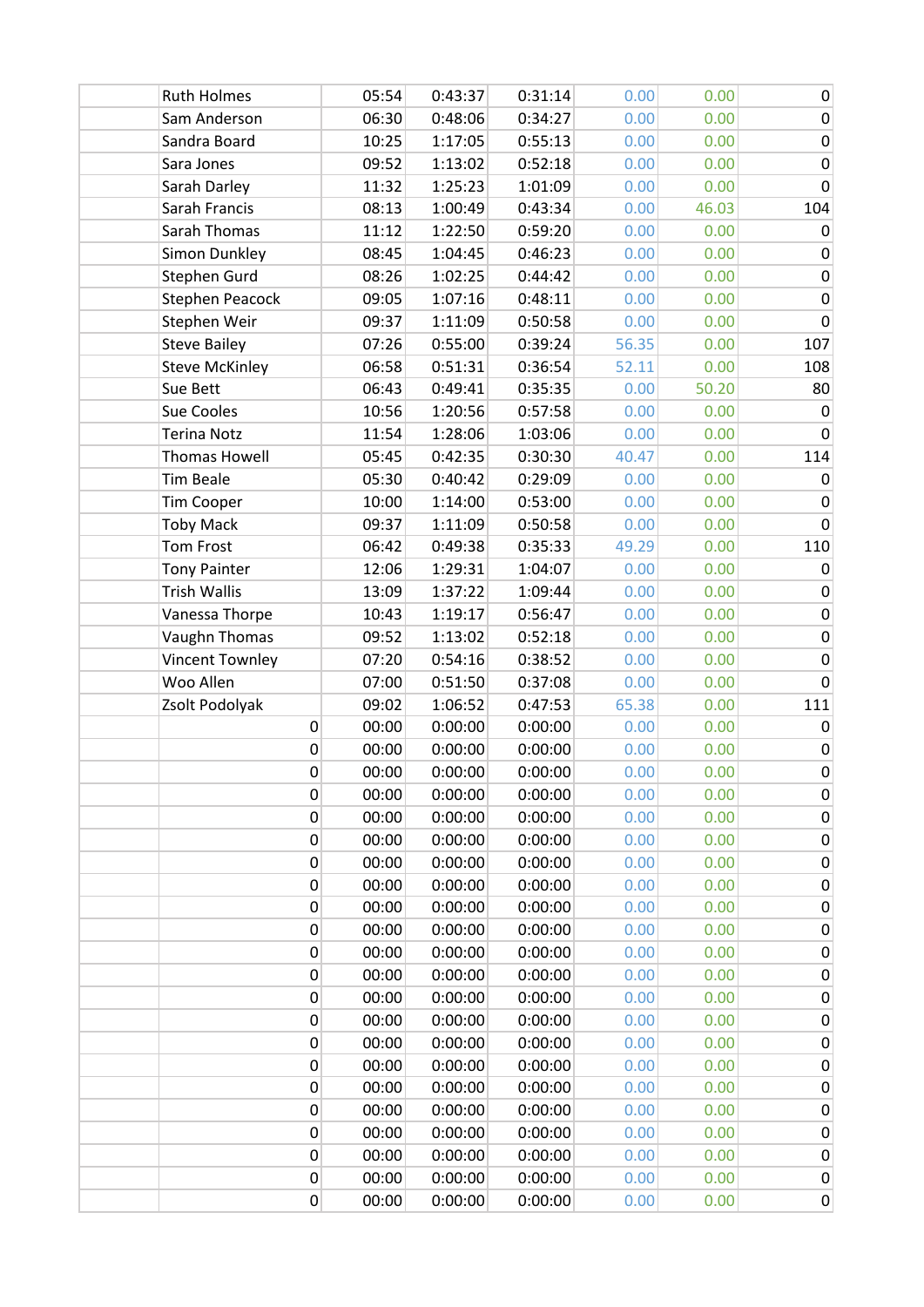| 0 | 00:00 | 0:00:00 | 0:00:00 | 0.00 | 0.00 | $\mathsf{O}\xspace$ |
|---|-------|---------|---------|------|------|---------------------|
|   |       |         |         |      |      |                     |
|   |       |         |         |      |      |                     |
|   |       |         |         |      |      |                     |
|   |       |         |         |      |      |                     |
|   |       |         |         |      |      |                     |
|   |       |         |         |      |      |                     |
|   |       |         |         |      |      |                     |
|   |       |         |         |      |      |                     |
|   |       |         |         |      |      |                     |
|   |       |         |         |      |      |                     |
|   |       |         |         |      |      |                     |
|   |       |         |         |      |      |                     |
|   |       |         |         |      |      |                     |
|   |       |         |         |      |      |                     |
|   |       |         |         |      |      |                     |
|   |       |         |         |      |      |                     |
|   |       |         |         |      |      |                     |
|   |       |         |         |      |      |                     |
|   |       |         |         |      |      |                     |
|   |       |         |         |      |      |                     |
|   |       |         |         |      |      |                     |
|   |       |         |         |      |      |                     |
|   |       |         |         |      |      |                     |
|   |       |         |         |      |      |                     |
|   |       |         |         |      |      |                     |
|   |       |         |         |      |      |                     |
|   |       |         |         |      |      |                     |
|   |       |         |         |      |      |                     |
|   |       |         |         |      |      |                     |
|   |       |         |         |      |      |                     |
|   |       |         |         |      |      |                     |
|   |       |         |         |      |      |                     |
|   |       |         |         |      |      |                     |
|   |       |         |         |      |      |                     |
|   |       |         |         |      |      |                     |
|   |       |         |         |      |      |                     |
|   |       |         |         |      |      |                     |
|   |       |         |         |      |      |                     |
|   |       |         |         |      |      |                     |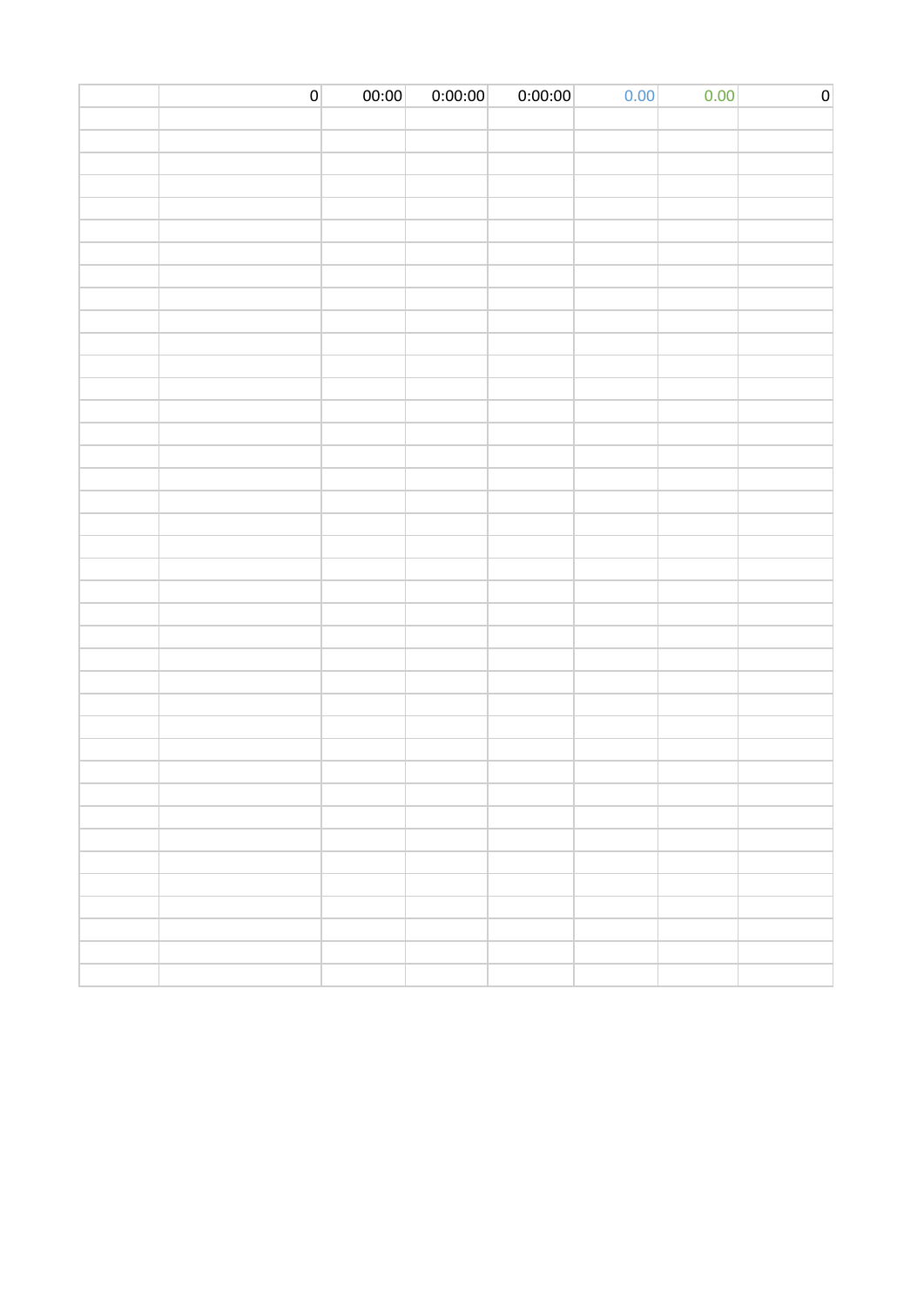|  |  | Enter Location and Date |                                                  |                                                                          |
|--|--|-------------------------|--------------------------------------------------|--------------------------------------------------------------------------|
|  |  |                         | Enter length and climb of Blue and Green courses |                                                                          |
|  |  |                         |                                                  | Enter individual run times in the blue or green column (enter 40mins     |
|  |  |                         | The points should all flow through from there    |                                                                          |
|  |  |                         |                                                  | If the scores are too low (cell J4 tells you where the 25th percentile p |
|  |  |                         |                                                  |                                                                          |
|  |  |                         |                                                  |                                                                          |
|  |  |                         |                                                  |                                                                          |
|  |  |                         |                                                  |                                                                          |
|  |  |                         |                                                  |                                                                          |
|  |  |                         |                                                  |                                                                          |
|  |  |                         |                                                  |                                                                          |
|  |  |                         |                                                  |                                                                          |
|  |  |                         |                                                  |                                                                          |
|  |  |                         |                                                  |                                                                          |
|  |  |                         |                                                  |                                                                          |
|  |  |                         |                                                  |                                                                          |
|  |  |                         |                                                  |                                                                          |
|  |  |                         |                                                  |                                                                          |
|  |  |                         |                                                  |                                                                          |
|  |  |                         |                                                  |                                                                          |
|  |  |                         |                                                  |                                                                          |
|  |  |                         |                                                  |                                                                          |
|  |  |                         |                                                  |                                                                          |
|  |  |                         |                                                  |                                                                          |
|  |  |                         |                                                  |                                                                          |
|  |  |                         |                                                  |                                                                          |
|  |  |                         |                                                  |                                                                          |
|  |  |                         |                                                  |                                                                          |
|  |  |                         |                                                  |                                                                          |
|  |  |                         |                                                  |                                                                          |
|  |  |                         |                                                  |                                                                          |
|  |  |                         |                                                  |                                                                          |
|  |  |                         |                                                  |                                                                          |
|  |  |                         |                                                  |                                                                          |
|  |  |                         |                                                  |                                                                          |
|  |  |                         |                                                  |                                                                          |
|  |  |                         |                                                  |                                                                          |
|  |  |                         |                                                  |                                                                          |
|  |  |                         |                                                  |                                                                          |
|  |  |                         |                                                  |                                                                          |
|  |  |                         |                                                  |                                                                          |
|  |  |                         |                                                  |                                                                          |
|  |  |                         |                                                  |                                                                          |
|  |  |                         |                                                  |                                                                          |
|  |  |                         |                                                  |                                                                          |
|  |  |                         |                                                  |                                                                          |
|  |  |                         |                                                  |                                                                          |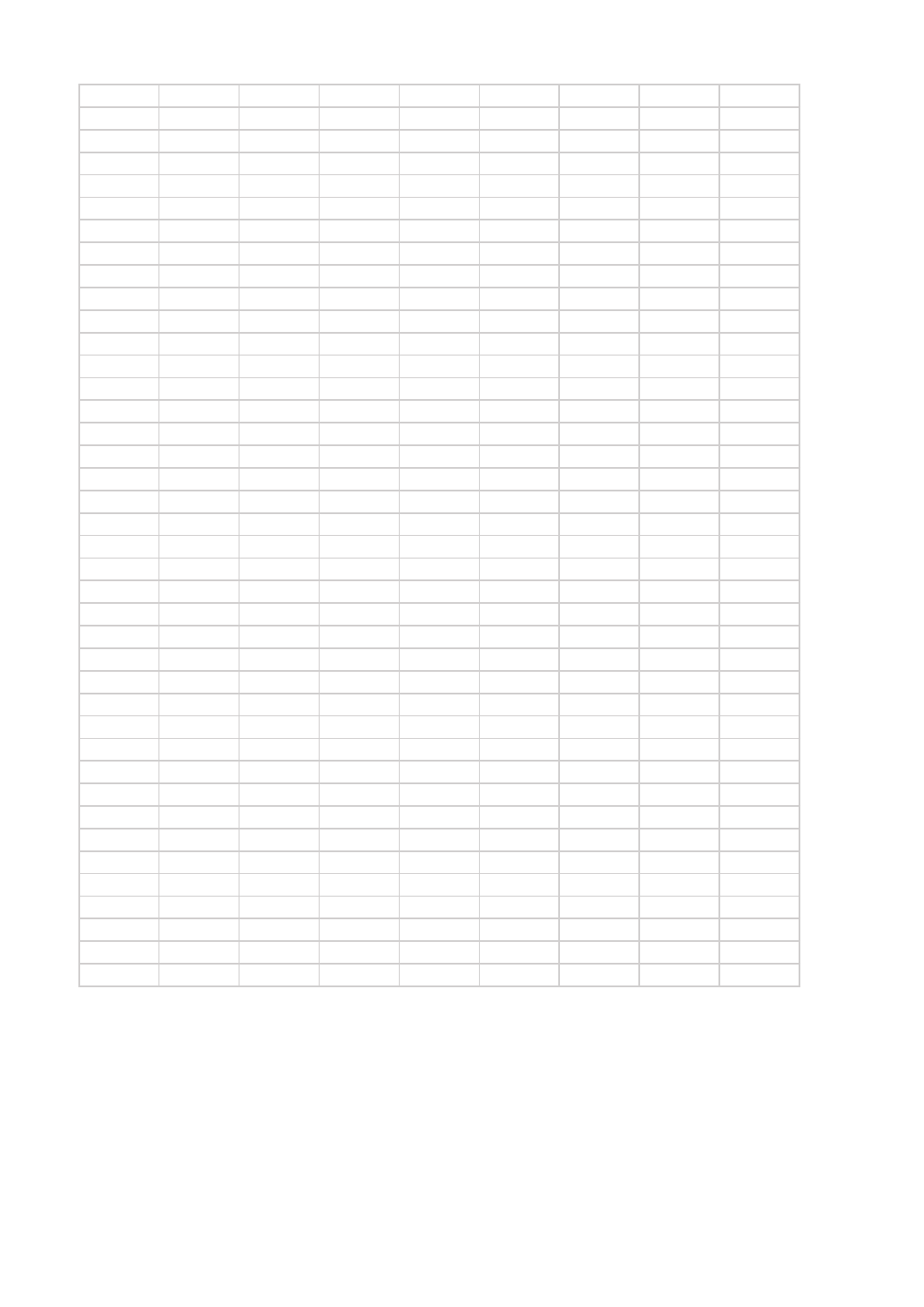|  |  | 27 secs as 40.27; columns H and I translate that into correct min/sec format)         |  |  |  |
|--|--|---------------------------------------------------------------------------------------|--|--|--|
|  |  |                                                                                       |  |  |  |
|  |  | erson came which should be about 100) then you can add 10, 20 etc in Add-on (cell J5) |  |  |  |
|  |  |                                                                                       |  |  |  |
|  |  |                                                                                       |  |  |  |
|  |  |                                                                                       |  |  |  |
|  |  |                                                                                       |  |  |  |
|  |  |                                                                                       |  |  |  |
|  |  |                                                                                       |  |  |  |
|  |  |                                                                                       |  |  |  |
|  |  |                                                                                       |  |  |  |
|  |  |                                                                                       |  |  |  |
|  |  |                                                                                       |  |  |  |
|  |  |                                                                                       |  |  |  |
|  |  |                                                                                       |  |  |  |
|  |  |                                                                                       |  |  |  |
|  |  |                                                                                       |  |  |  |
|  |  |                                                                                       |  |  |  |
|  |  |                                                                                       |  |  |  |
|  |  |                                                                                       |  |  |  |
|  |  |                                                                                       |  |  |  |
|  |  |                                                                                       |  |  |  |
|  |  |                                                                                       |  |  |  |
|  |  |                                                                                       |  |  |  |
|  |  |                                                                                       |  |  |  |
|  |  |                                                                                       |  |  |  |
|  |  |                                                                                       |  |  |  |
|  |  |                                                                                       |  |  |  |
|  |  |                                                                                       |  |  |  |
|  |  |                                                                                       |  |  |  |
|  |  |                                                                                       |  |  |  |
|  |  |                                                                                       |  |  |  |
|  |  |                                                                                       |  |  |  |
|  |  |                                                                                       |  |  |  |
|  |  |                                                                                       |  |  |  |
|  |  |                                                                                       |  |  |  |
|  |  |                                                                                       |  |  |  |
|  |  |                                                                                       |  |  |  |
|  |  |                                                                                       |  |  |  |
|  |  |                                                                                       |  |  |  |
|  |  |                                                                                       |  |  |  |
|  |  |                                                                                       |  |  |  |
|  |  |                                                                                       |  |  |  |
|  |  |                                                                                       |  |  |  |
|  |  |                                                                                       |  |  |  |
|  |  |                                                                                       |  |  |  |